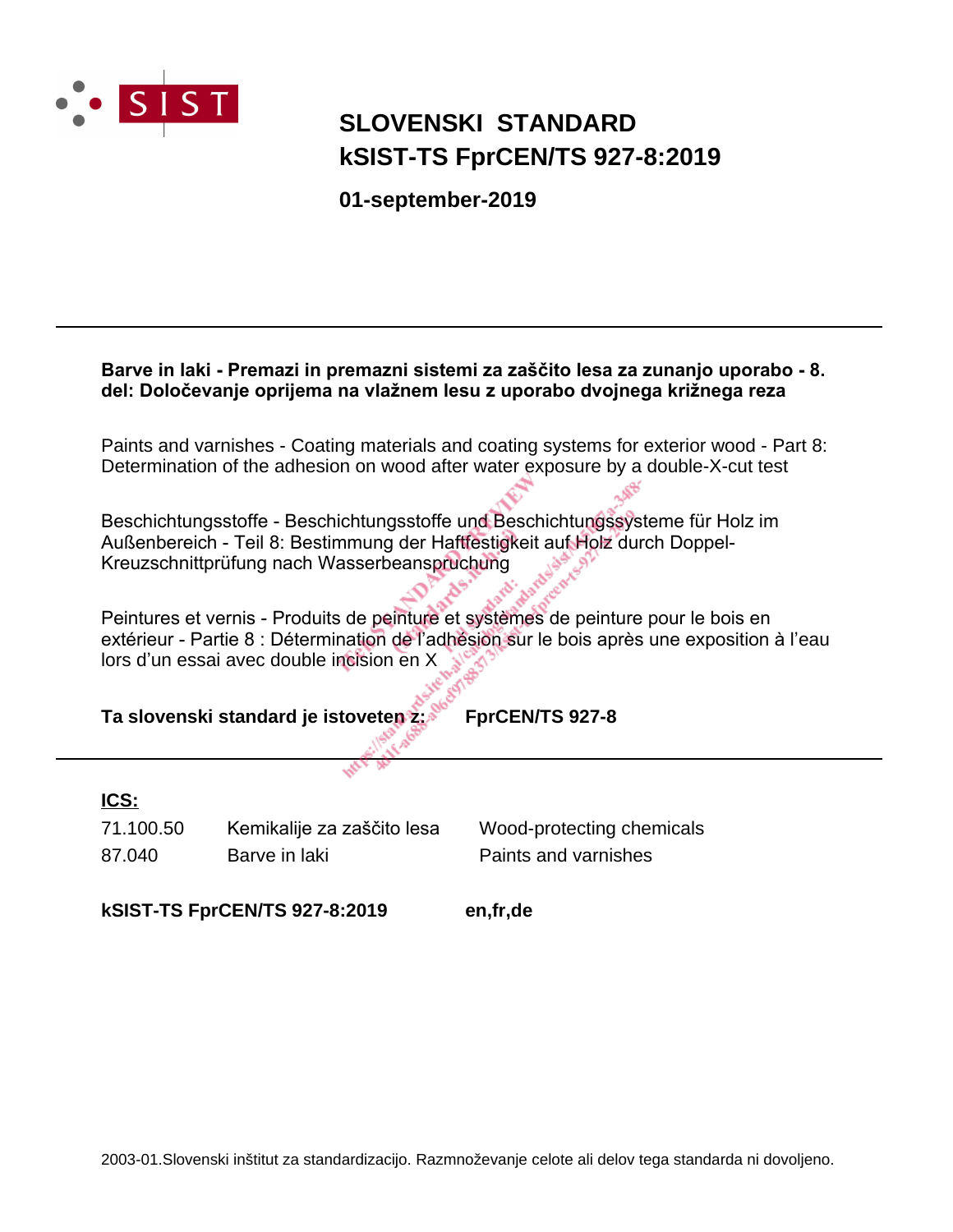International and other than the development of the state of the state of the state of the state of the state of the state of the state of the state of the state of the state of the state of the state of the state of the s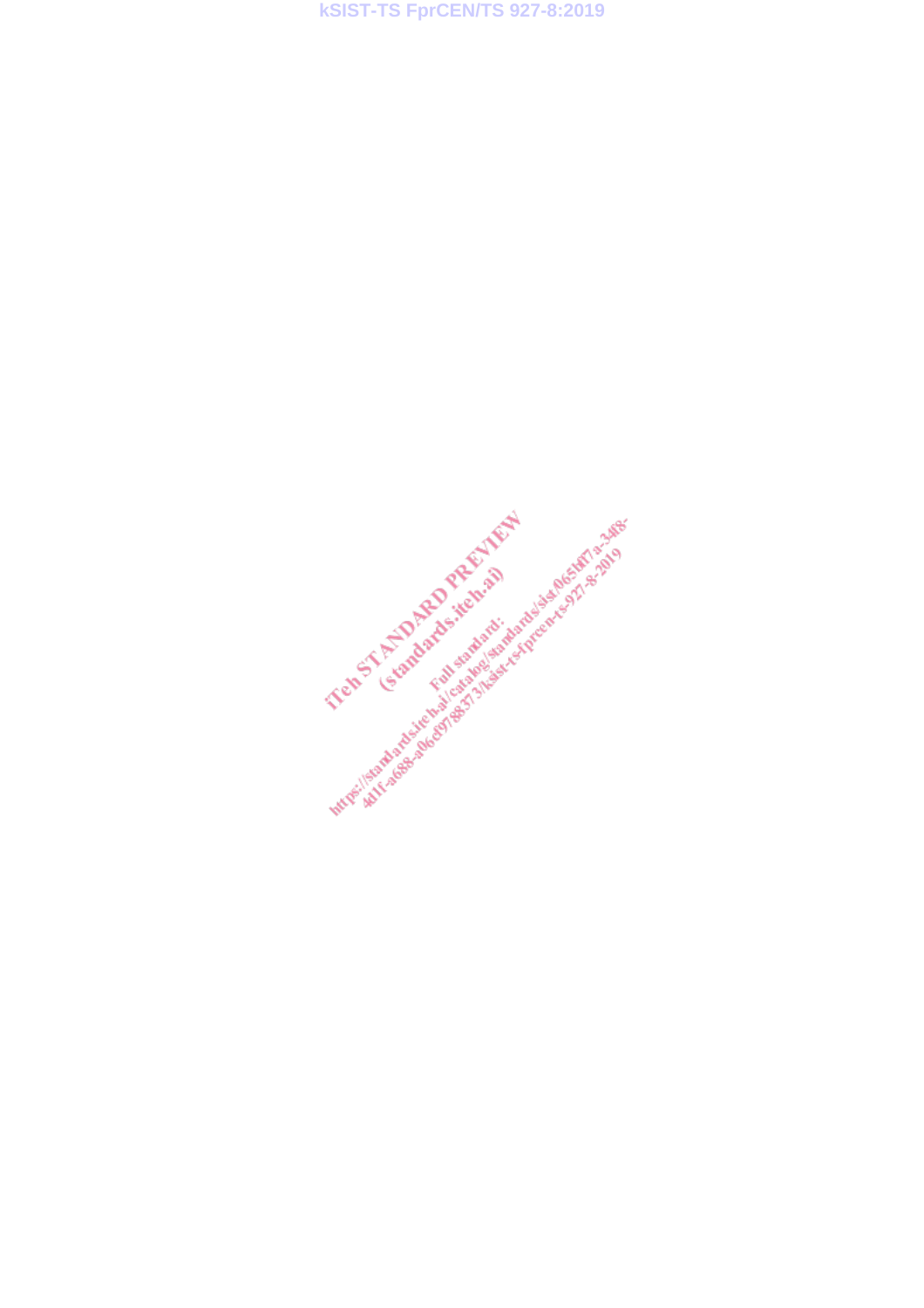# TECHNICAL SPECIFICATION SPÉCIFICATION TECHNIQUE TECHNISCHE SPEZIFIKATION

# **FINAL DRAFT FprCEN/TS 927-8**

June 2019

ICS 87.040

English Version

# Paints and varnishes - Coating materials and coating systems for exterior wood - Part 8: Determination of the adhesion on wood after water exposure by a double-X-cut test

Peintures et vernis - Produits de peinture et systèmes de peinture pour le bois en extérieur - Partie 8 : Détermination de l'adhésion sur le bois après une exposition à l'eau lors d'un essai avec double incision en X

 Beschichtungsstoffe - Beschichtungsstoffe und Beschichtungssysteme für Holz im Außenbereich - Teil 8: Bestimmung der Haftfestigkeit auf Holz durch Doppel-Kreuzschnittprüfung nach Wasserbeanspruchung

This draft Technical S[pecification is submitted to CEN members for Vote. It has been drawn up by](�Fq:������=o��ƍ�r�)"q�!�ֽC������m���"F��5�[�����ǖ�U���2�y����y��Jȿ!/g�k�
�6���O��f�}��_��qM��޳��) the Technical Committee CEN/TC 139.

CEN members are the national standards bodies of Austria, Belgium, Bulgaria, Croatia, Cyprus, Czech Republic, Denmark, Estonia, Finland, France, Germany, Greece, Hungary, Iceland, Ireland, Italy, Latvia, Lithuania, Luxembourg, Malta, Netherlands, Norway, Poland, Portugal, Republic of North Macedonia, Romania, Serbia, Slovakia, Slovenia, Spain, Sweden, Switzerland, Turkey and United Kingdom.

Recipients of this draft are invited to submit, with their comments, notification of any relevant patent rights of which they are aware and to provide supporting documentation.

**Warning** : This document is not a Technical Specification. It is distributed for review and comments. It is subject to change without notice and shall not be referred to as a Technical Specification.



EUROPEAN COMMITTEE FOR STANDARDIZATION COMITÉ EUROPÉEN DE NORMALISATION EUROPÄISCHES KOMITEE FÜR NORMUNG

**CEN-CENELEC Management Centre: Rue de la Science 23, B-1040 Brussels** 

Ref. No. FprCEN/TS 927-8:2019 E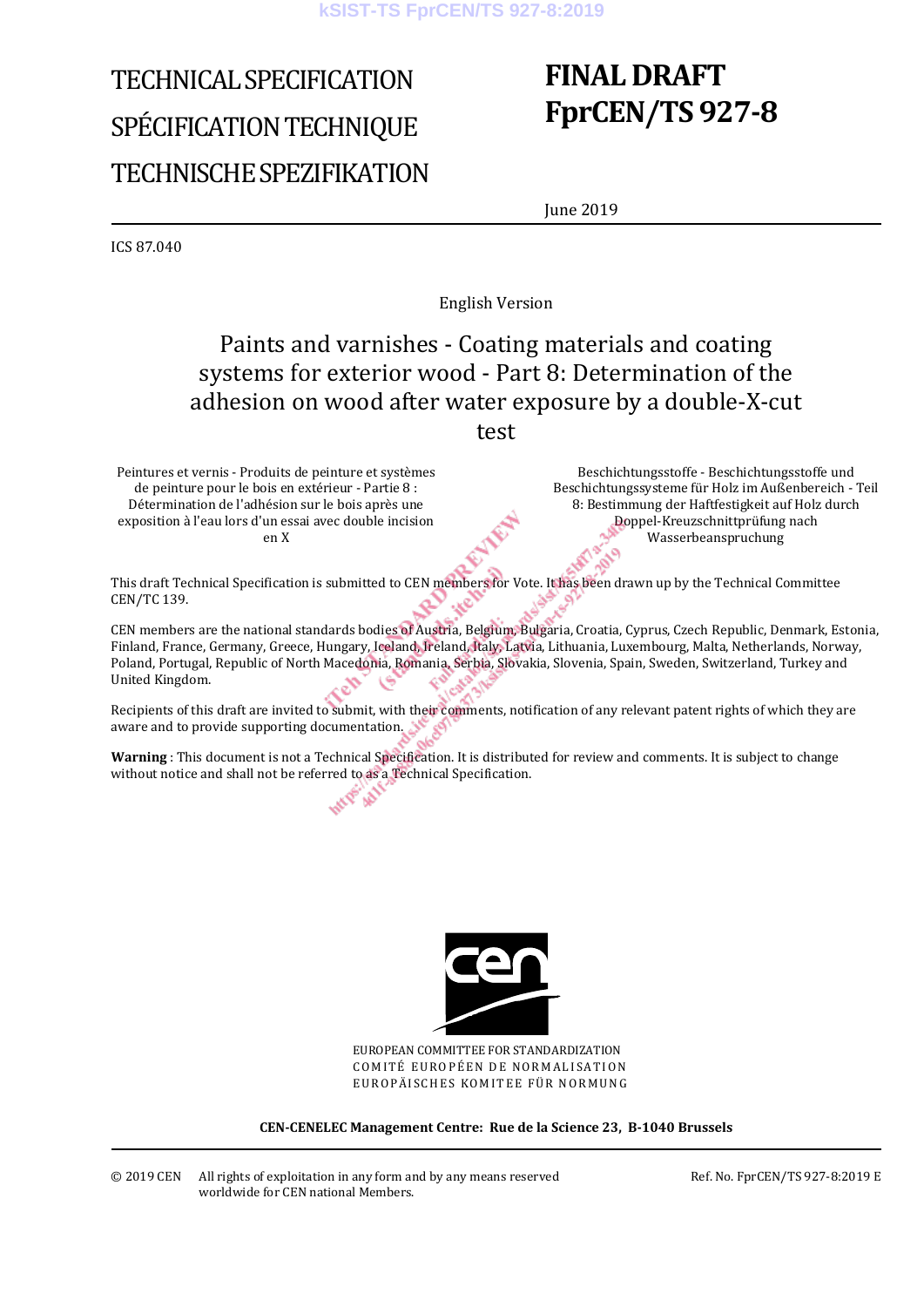# FprCEN/TS 927-8:2019 (E)

# **Contents**

# Page

| 1                |                                                                                                            |  |
|------------------|------------------------------------------------------------------------------------------------------------|--|
| $\overline{2}$   |                                                                                                            |  |
| 3                |                                                                                                            |  |
| $\boldsymbol{4}$ |                                                                                                            |  |
| 5                |                                                                                                            |  |
| 6                |                                                                                                            |  |
| 7.1              |                                                                                                            |  |
| 7.2              |                                                                                                            |  |
| 7.3<br>7.4       |                                                                                                            |  |
| 8                |                                                                                                            |  |
|                  |                                                                                                            |  |
|                  |                                                                                                            |  |
|                  | Annex B (normative) Testing the tape Determination of adhesive strength of tape on test<br>$\frac{15}{15}$ |  |
|                  |                                                                                                            |  |
|                  |                                                                                                            |  |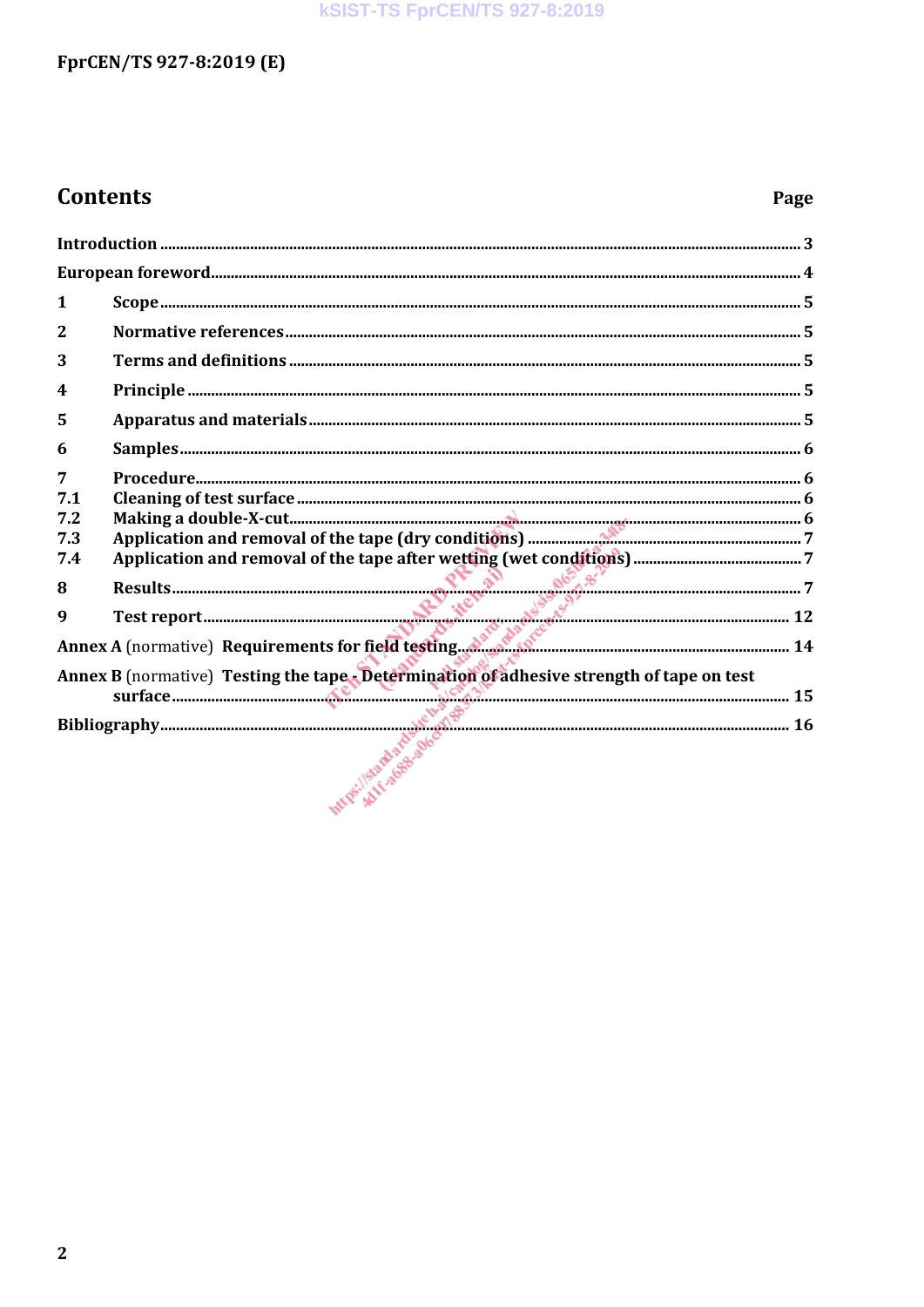# **FprCEN/TS 927-8:2019 (E)**

# **Introduction**

This Technical Specification (CEN/TS 927-8) is one of two methods for assessing the resistance of a coating system to removal by external forces provided by either double-X-cutting or direct pull-off (CEN/TS 927-9). Two existing ISO Standards (EN ISO 2409 and EN ISO 4624) specify test methods for dry substrates in general, but make no provision for wet conditions, where wood coatings are known to be particularly vulnerable. Both CEN methods (CEN/TS 927-8 and CEN/TS 927-9) take into account the special nature of wood as a substrate because as well wet conditions as the selection of the substrate are considered.

The adhesion of a coating system to a wood substrate can be reduced by high moisture content particularly at the wood/coating interface. Water can access this interface either from the outside because the coating film itself is permeable or through film defects. Water can also come from the wood the adhesion of a [coating system to wood or wood based substrates under both](�L��c�e�7q~��Ō�[�rTl��hKBG�m�TB}�P��2�,2�1刕%7�@���>d8a��}.rD�t/*�WR3G��B�����V��ܢp����D^�͉��~ԥ�o9"Ʒ3$) dry and wet conditions.

substrate, and thus reach the coating film from the rear. The described method is applicable for testing<br>the adhesion of a coating system to wood or wood based substrates under both dry and wet conditions.<br>And the strategy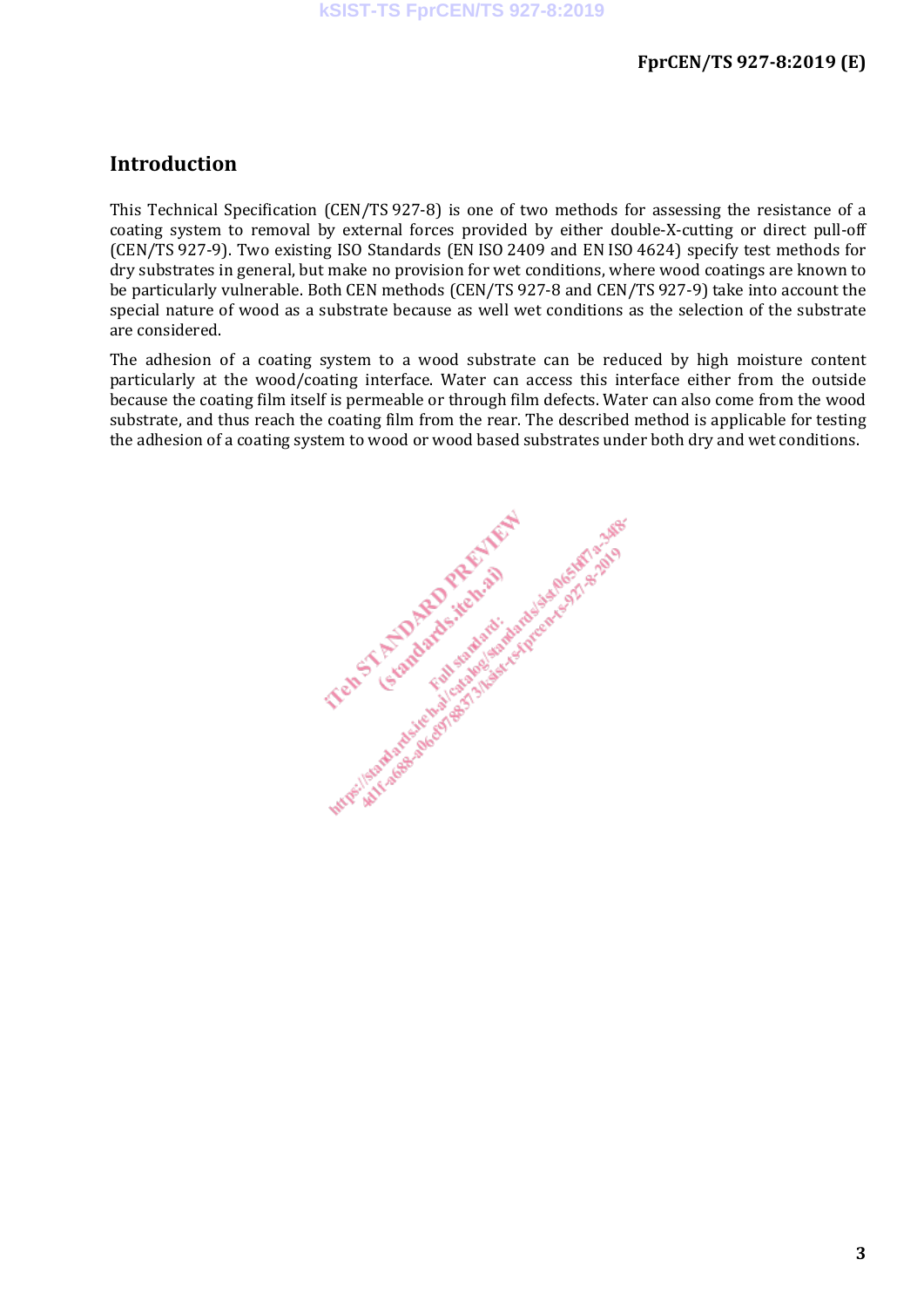# **FprCEN/TS 927-8:2019 (E)**

# **European foreword**

This document (FprCEN/TS 927-8:2019) has been prepared by Technical Committee CEN/TC 139 "Paints and varnishes", the secretariat of which is held by DIN.

This document is currently submitted to the Vote on TS.

MACHINESON AND RECORD PROPERTY OF A PARTICULAR STATE OF A PARTICULAR STATE OF A PARTICULAR STATE OF A PARTICULAR STATE OF A PARTICULAR STATE OF A PARTICULAR STATE OF A PARTICULAR STATE OF A PARTICULAR STATE OF A PARTICULAR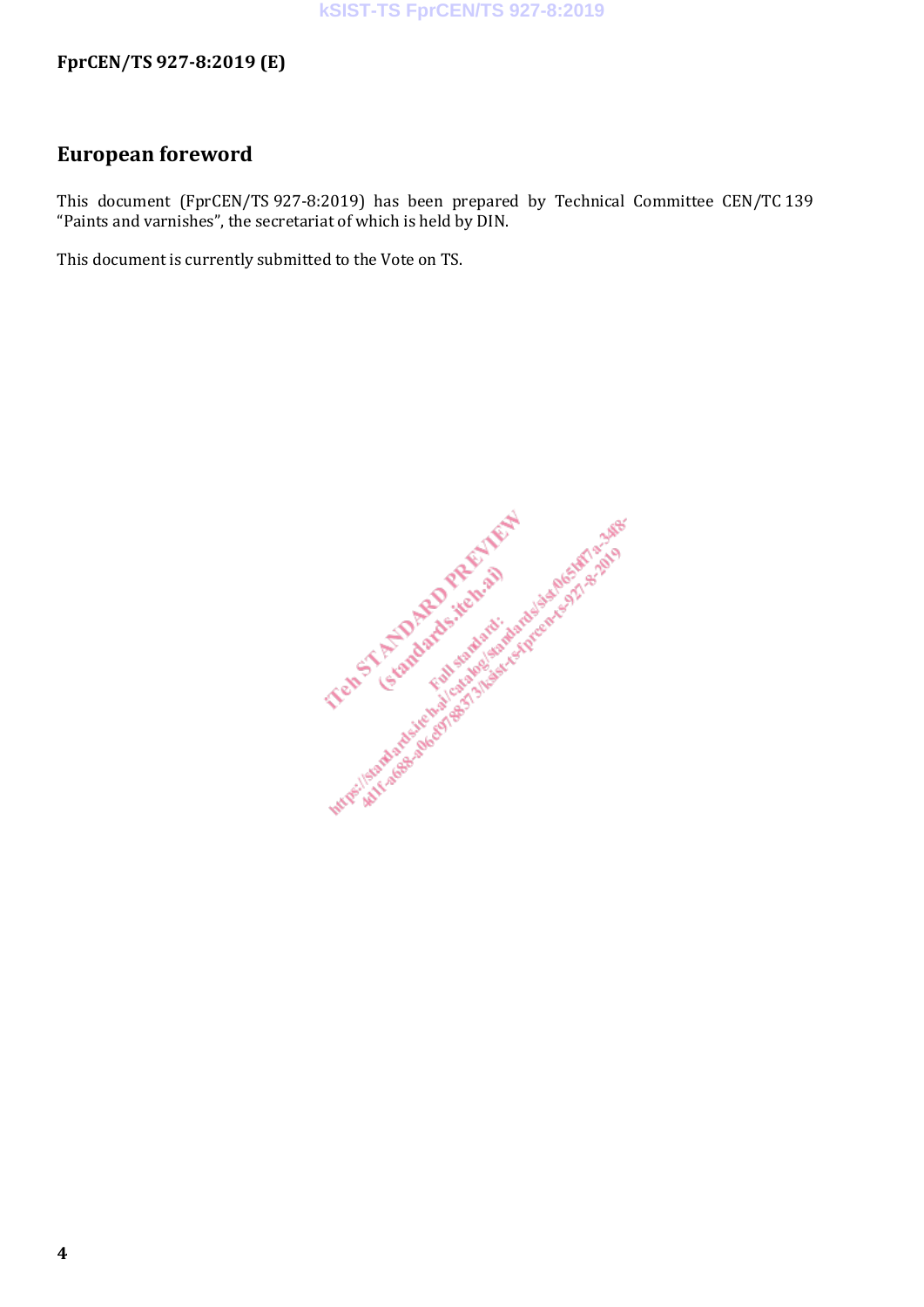# **1 Scope**

This document describes the method for assessing the resistance of paint coatings to separation from substrates when a double-X pattern is cut into the coating, penetrating through to the substrate and using a tape.

Where a measurement of adhesion is required, the method described in CEN/TS 927-9 may be used.

The double X-cut pattern has been especially designed for wood and wood like substrates to minimize the effects from the incisions and at the same time provide a coating segment enclosed by four cuts.

# **2 Normative references**

The following documents are referred to in the text in such a way that some or all of their content constitutes requirements of this document. For dated references, only the edition cited applies. For undated references, the latest edition of the referenced document (including any amendments) applies.

EN ISO 2409, *Paints and varnishes — Cross-cut test (ISO 2409)*

EN ISO 4618, *Paints and varnishes — Terms and definitions (ISO 4618)*

CEN/TS 927-9, *Paints and varnishes — Coating materials and coating systems for exterior wood — Part 9: Determination of pull-off strength after water exposure*

# **3 Terms and definitions**

For the purposes of this document, the terms and definitions given in EN ISO 4618 and the following apply.

ISO and IEC maint[ain terminological databases for use in standardization at the](*Sbٺ���|mbŒ��%E�/@k8��-������X��t໻����H7p��lѐz���K�8j���ޕIG*���k���q�s#����Ic�<r[r�}O����t�? W5�hW�) following addresses:

- IEC Electropedia: available at http://www.electropedia.org/
- ISO Online browsing platform: available at http://www.iso.org/obp

#### **3.1**

#### **film detachment**

coating resistance to separation from a substrate or interface

# **4 Principle**

A double-X-cut is made through the paint film onto the substrate. A piece of tape is attached to the surface and subsequently pulled off for the assessment of film detachment under dry conditions. After wetting of a fresh cut the same action results in the assessment of film detachment under wet conditions. The degree of film detachment is assessed according to a scale.

## **5 Apparatus and materials**

#### **5.1 Single blade cutting tool**, according to EN ISO 2409.

**5.2 Tape**, with a width of 25 mm, an adhesive strength of 4 N to 6 N on the coating according to Annex A, not older than one year, stored according to the supplier's specifications.

A laboratory method to measure the adhesive strength of the tape on the coating surface is provided by EN 1939:2003, method 1 (at  $(20 \pm 2)$  °C and  $(65 \pm 5)$  % RH).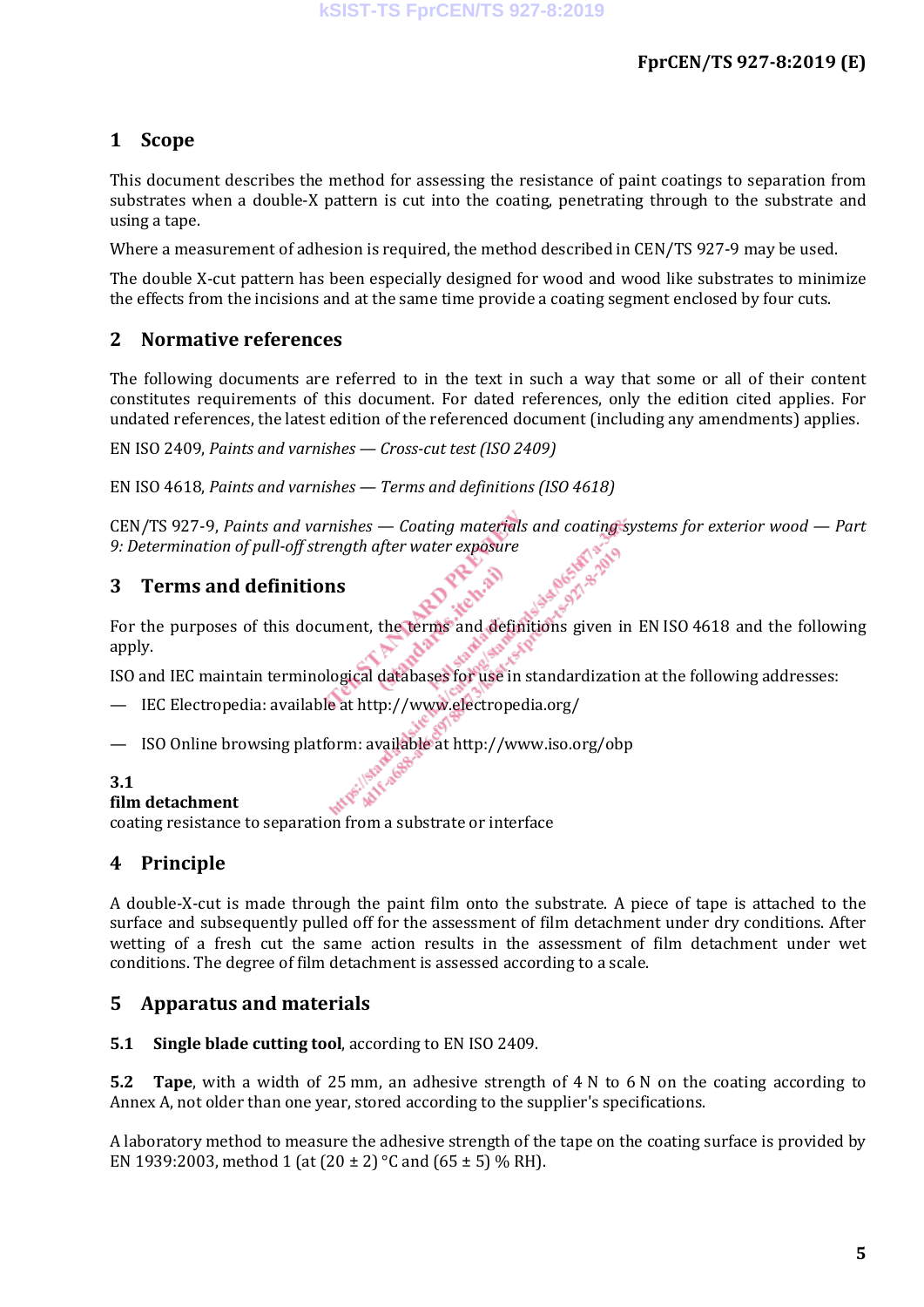# **FprCEN/TS 927-8:2019 (E)**

# **6 Samples**

The test shall be carried out on a surface without knots, cracks, finger joints etc. The coating shall be dry and cured, and the wood substrate having reached equilibrium wood moisture content at ambient conditions.

# **7 Procedure**

#### **7.1 Cleaning of test surface**

Clean the test surface and afterwards wipe dry with a tissue.

#### **7.2 Making a double-X-cut**

Make four cuts with a sharp single-blade cutting tool (see 5.1) under an angle of approximately 30° to the direction of the fibres as shown in Figure 1. A template shall be used as shown in Figure 2. Make a cut through the coating – [ideally without penetrating the substrate. The lengt](}ya�3��� �~��5�l���<�ô��`�Z�a�G���߇�s3J
~��j̦G%���%��8�7��J��Rq�H�g�[}Sg�)?d���<%�r5�\sM�(��ݭhy��)h of the cuts is approximately 70 mm.



**Figure 1 — Pattern of cuts**

The distance between the parallel lines is 7 mm to 10 mm and the small angle between the lines is approximately 60 °.